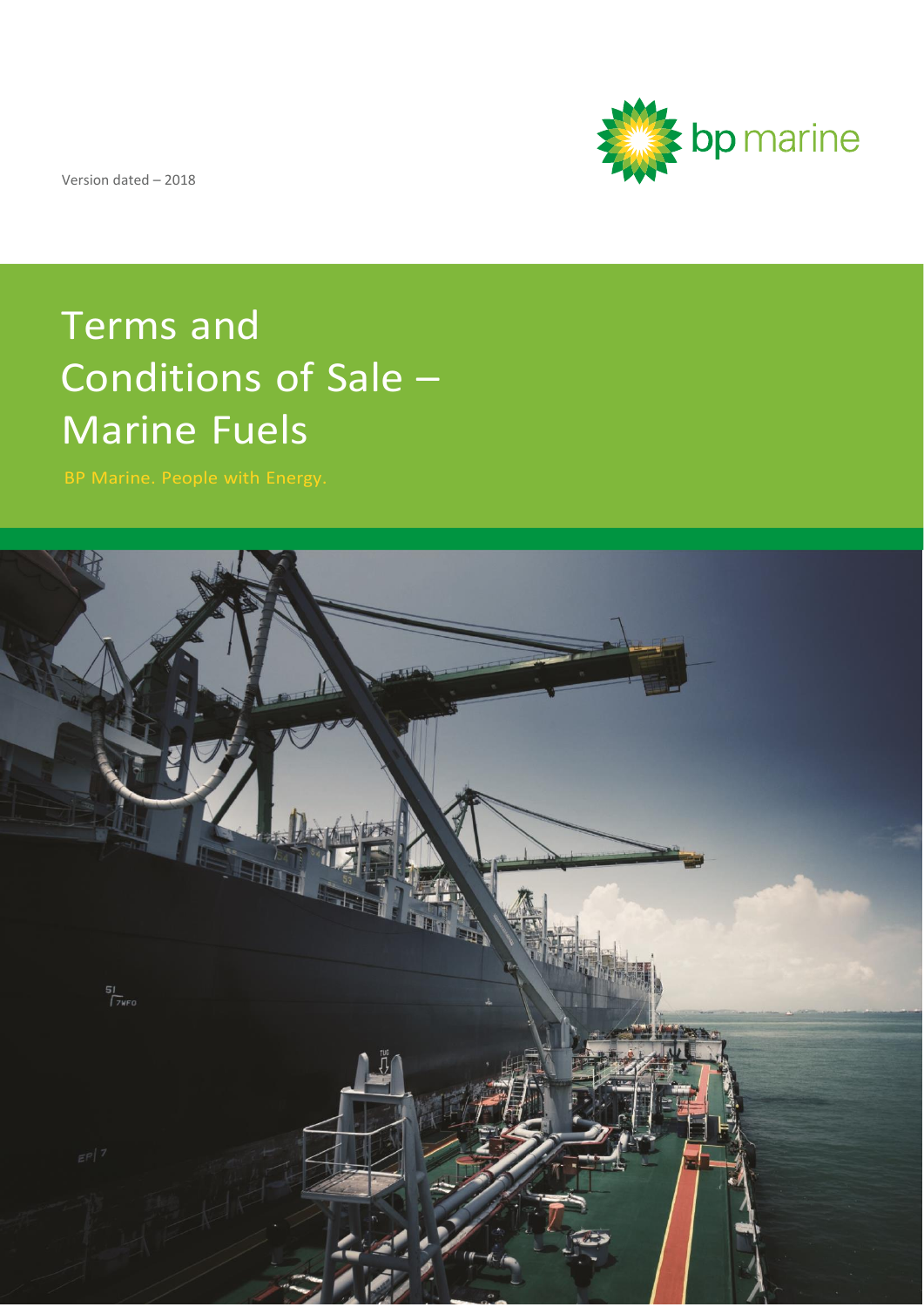# 1. Application

These General Terms and Conditions of Sale for Marine Fuels ("**Terms of Sale**") in conjunction with a Fuels Agreement shall collectively form the Contract and shall contain all agreements, arrangements and stipulations between the Buyer and Seller in respect of the supply of Marine Fuels contemplated herein. The Contract can only be amended or changed by written agreement of both Buyer and Seller, and any attempt to do otherwise shall be considered null and void. In the event of any conflict between the documents comprising the Contract, the Fuels Agreement and any amendments to the Fuels Agreement shall be given priority over the Terms of Sale. The terms and conditions of the Contract shall not be varied by the inclusion of a Buyer's purchase order number in the Fuels Agreement or Confirmed Nomination, or by any terms and conditions that may be contained in any purchase order or other document issued by the Buyer.

# 2. Definitions

"**Affiliates**" means any legal entity which controls, is controlled by, or is under common control with, another legal entity, and "control" means legal or beneficial ownership of fifty percent (50%) or more of the shares in a legal entity entitled to appoint directors or the possession, directly or indirectly, of the power to direct or cause the direction of the management and policies of such entity.

"**Confirmed Nomination"** shall have the meaning defined in Clause 5 below.

"**Contract**" means collectively a Fuels Agreement and the Terms of Sale.

**"Day**" means a calendar day, unless stated otherwise.

"**Delivery Window**" means the date range designated in the Marine Spot Fuel Agreement or Confirmed Nomination (as applicable) which shall begin on the ETA and end on the ETD. The Delivery Window shall not exceed seven (7) days.

"**ETA**" means the estimated date of arrival of the Buyer's vessel requiring the delivery of Marine Fuels.

"**ETD**" means the estimated date of departure of the Buyer's vessel requiring the delivery of Marine Fuels.

"**Fuels Agreement**" means either a Marine Term Fuel Agreement or a Marine Spot Fuel Agreement.

"**Government Official**" means a government official or an officer or employee of a government or any department, agency or instrumentality of any government including any public sector company or an enterprise in which a government owns a majority or controlling interest or an officer or employee of a public international organisation or any person acting in an official capacity for or on behalf of any government or department, agency, or instrumentality of such government or of any public international organisation or any political party or official thereof, or any candidate for political office or any other person, individual or entity at the suggestion, request or direction or for the benefit of the aforementioned persons or entities.

"**Marine Fuels**" means distillate marine fuels and/or residual marine fuels.

"**Marine Spot Fuel Agreement**" means an agreement entered into between the Buyer and the Seller pursuant to which the Buyer makes a single purchase of Marine Fuels from the Seller.

"**Marine Term Fuel Agreement**" means an agreement entered into between the Buyer and the Seller pursuant to which the Buyer purchases Marine Fuels from the Seller over a period of time.

"**Party**" means Buyer or Seller and "**Parties**" means Buyer and Seller collectively.

#### 3. Price

**(a)** The price of the Marine Fuels shall be in the amount expressed per unit and in the currency stated in the Fuels Agreement for each grade of Marine Fuels. The price shall be valid for the Delivery Window.

**(b)** In addition to the price stated in the Fuels Agreement, the Buyer shall pay any and all additional charges associated with the delivery, including but not limited to:

**(i)** wharfage charges, barging charges including demurrage or other similar charges;

**(ii)** mooring charges or port duties incurred by the Seller which are for the Buyer's account;

**(iii)** any overtime charges incurred if delivery takes place outside of regular working days and hours at the relevant port of delivery, if such delivery is permitted by port regulations;

**(iv)** duties, taxes, charges, freights or other costs in the country where delivery takes place which the Seller incurs. Where the Marine Fuels are supplied without payment by the Buyer of duties and taxes (which shall include, without limitation, customs duty, excise duty, VAT, GST or sales tax), the Buyer shall indemnify the Seller against any duties, taxes, charges, costs, liability, interest and penalties that may be incurred by the Seller, at any time, as a result of the failure of the Buyer, or the vessel, to qualify for such treatment, or the failure of the Buyer to provide any necessary proof or other supporting documentation, within the requisite time period specified by the applicable law, regulation or procedure.

**(c)** If the Buyer or the vessel fails to take delivery within the Delivery Window, the Seller can choose to:

**(i)** deliver to the Buyer on a date of the Seller's choice at the price stated in the Fuels Agreement plus any additional costs incurred by the Seller in delivering outside the Delivery Window; or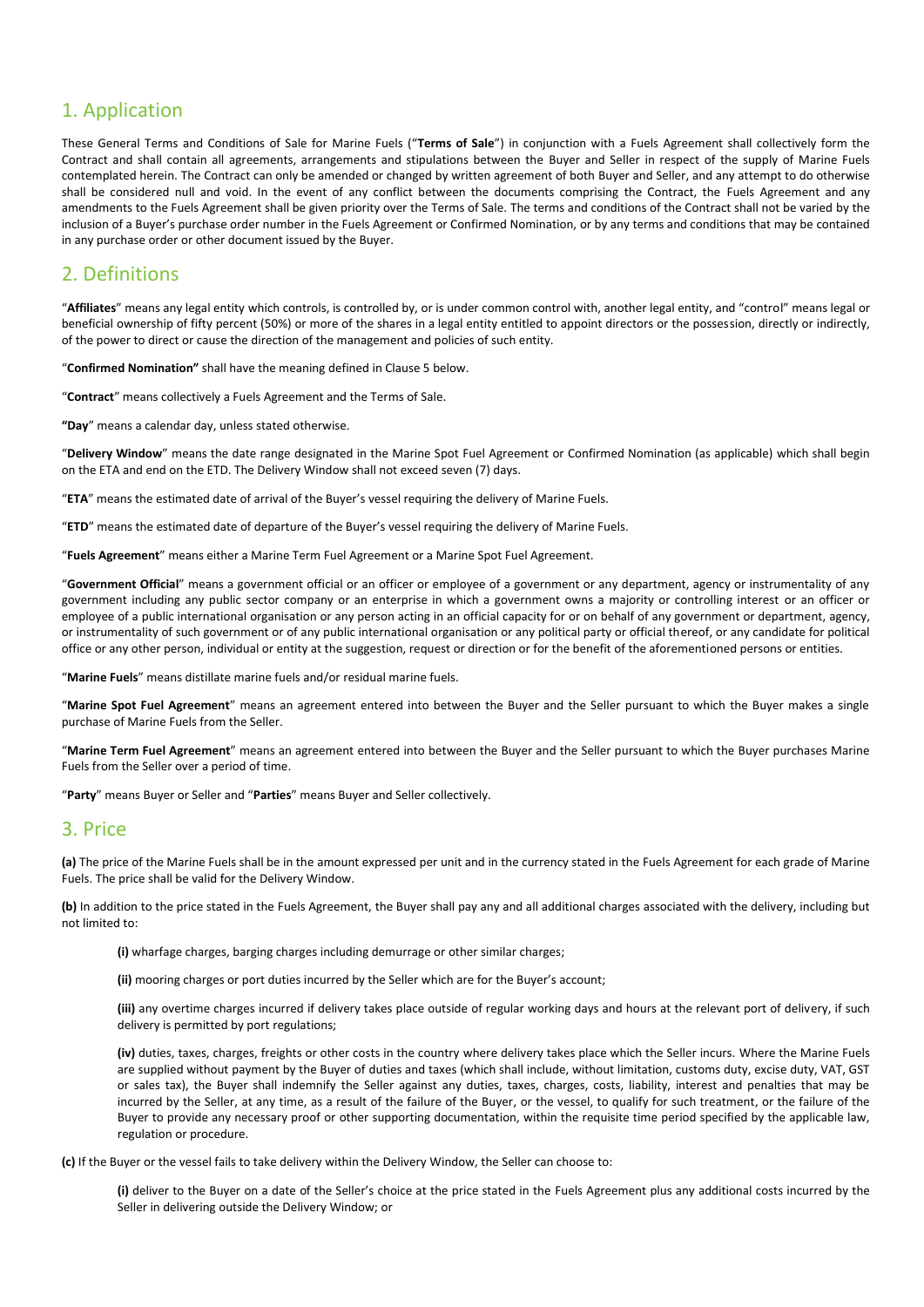**(ii)** accept a new Delivery Window as the basis of a new Contract for which a new price can be agreed upon with the Buyer; or

**(iii)** terminate the Contract and the Buyer shall pay to the Seller any costs resulting from the Buyer's cancellation or failure to take delivery, including without limitation, the lost fuel value and costs to return the Marine Fuels to storage including associated demurrage.

#### 4. Grades and Quality

**(a)** The Marine Fuels supplied hereunder shall be the Seller's commercial grades as determined in accordance with ISO 8217 and set out in the Fuels Agreement. The Buyer shall be solely responsible for nominating to the Seller the grade of Marine Fuels for each delivery from the range of Marine Fuels supplied by the Seller at the location in question. The quality of the Marine Fuels shall be determined in accordance with Clause 8(a) below.

**(b)** There are no conditions, guarantees or warranties, express or implied, by common law, statue, or otherwise as to the satisfactory quality, merchantability, fitness, durability or suitability of the Marine Fuel for any particular purpose or otherwise, which extend beyond the description as set out in the Contract.

**(c)** The Buyer hereby warrants that it has not relied upon any representations made by or on behalf of the Seller but has relied exclusively on its own knowledge and judgement as to the fitness for its purpose of the Marine Fuels nominated.

# 5. Nomination of Vessels

**(a)** Under a Marine Term Fuel Agreement, vessels requiring delivery of Marine Fuels shall be nominated in accordance with the following procedure:

**(i)** No later than seven (7) days prior to the arrival of the vessel at the supply port, the Buyer shall send the Seller a notice specifying the following: vessel name and IMO number, supply port, ETA and ETD of the vessel at the supply port, the name and contact details of the vessel agents, the grade(s), quantities and method of delivery of Marine Fuels required. In such notice, the Buyer shall also advise the Seller of any special conditions, difficulties, peculiarities, deficiencies or defects in respect of, and particular to, the vessel which might adversely affect the delivery of the Marine Fuels. Notwithstanding anything to the contrary express or implied elsewhere in the Contract, the Seller shall have the right at the Seller's sole discretion to decline the nomination of any vessel notified by the Buyer. No vessel shall be deemed to have been nominated unless and until the Seller has confirmed the nomination by sending a notice in writing (a "Confirmed Nomination") to the Buyer within forty-eight (48) hours of Buyer's notice. Upon the issue of Seller's Confirmed Nomination, the Buyer's vessel shall be treated as if the nomination had been specified in the Marine Term Fuel Agreement.

**(b)** Under a Marine Spot Fuel Agreement, the vessel name and IMO number, supply port, ETA and ETD of the vessel at the supply port, the quantity, grade and maximum sulphur content, the method of delivery, as well as any special conditions, difficulties, peculiarities, deficiencies or defects in respect of, and particular to, the vessel which might adversely affect the delivery of the Marine Fuels, shall be specified in the Marine Spot Fuel Agreement. Prior to the issue of that Fuels Agreement the Buyer shall have provided the Seller with the name and contact details of the vessel agent. The vessel nomination shall be deemed confirmed by the Seller issuing the Marine Spot Fuel Agreement.

# 6. Delivery

**(a)** The Marine Fuels shall be delivered to the vessel at the port or place stated in the Marine Spot Fuel Agreement or Confirmed Nomination (as applicable) and such delivery shall be subject to the regulations of such port or place. The Seller shall not be liable for any inability to deliver on public/dock holidays.

**(b)** The vessel's ETA and ETD shall be as stated in the Marine Spot Fuel Agreement or Confirmed Nomination (as applicable) and this defines the Delivery Window. The Seller shall use its reasonable efforts, but shall be under no obligation to make the delivery if the Buyer or its agent requests the supply to be made outside the Delivery Window.

**(c)** The Buyer, or its agent at the port or place of delivery, shall give the Seller, or its representatives at the port or place of delivery, a minimum of forty-eight (48) hours (the running of which shall exclude non-working days (i.e. Saturdays, Sundays and public/dock holidays)) prior written notice before arrival, indicating the exact location at the port of delivery, the time within the Delivery Window that the delivery is required and confirmation of the receiving rates, grades and quantities of Marine Fuels that are required and if the MARPOL sample is to be drawn in accordance with the MARPOL guidelines. This notice must be received by the Seller or its representative during its regular working hours and business days. If the Buyer or its agent fails to do so, the Seller shall not be liable for any resulting delay in delivery and the Buyer shall reimburse any costs incurred by the Seller.

**(d)** On receipt of the notice referred to in Clause 6(c), the Seller or its representative shall provide the agent or the Buyer with an estimate of the date and time of the delivery.

**(e)** The Marine Fuels shall be delivered by either pipeline, road tanker or bunker barge (which shall include bunker vessels) in accordance with the Fuels Agreement.

**(f)** The Marine Fuels shall be delivered in accordance with one of the following delivery terms:

**(i)** Delivered Barge:

Delivery of the Marine Fuels shall take place upon the Buyer receiving Marine Fuels on board its vessel from the Seller's bunker barge (which shall include bunker vessels).

#### **(ii)** Delivered Truck:

Delivery of the Marine Fuels shall take place upon the Buyer receiving Marine Fuels on board its vessel alongside the terminal/berth from the Seller's road tanker.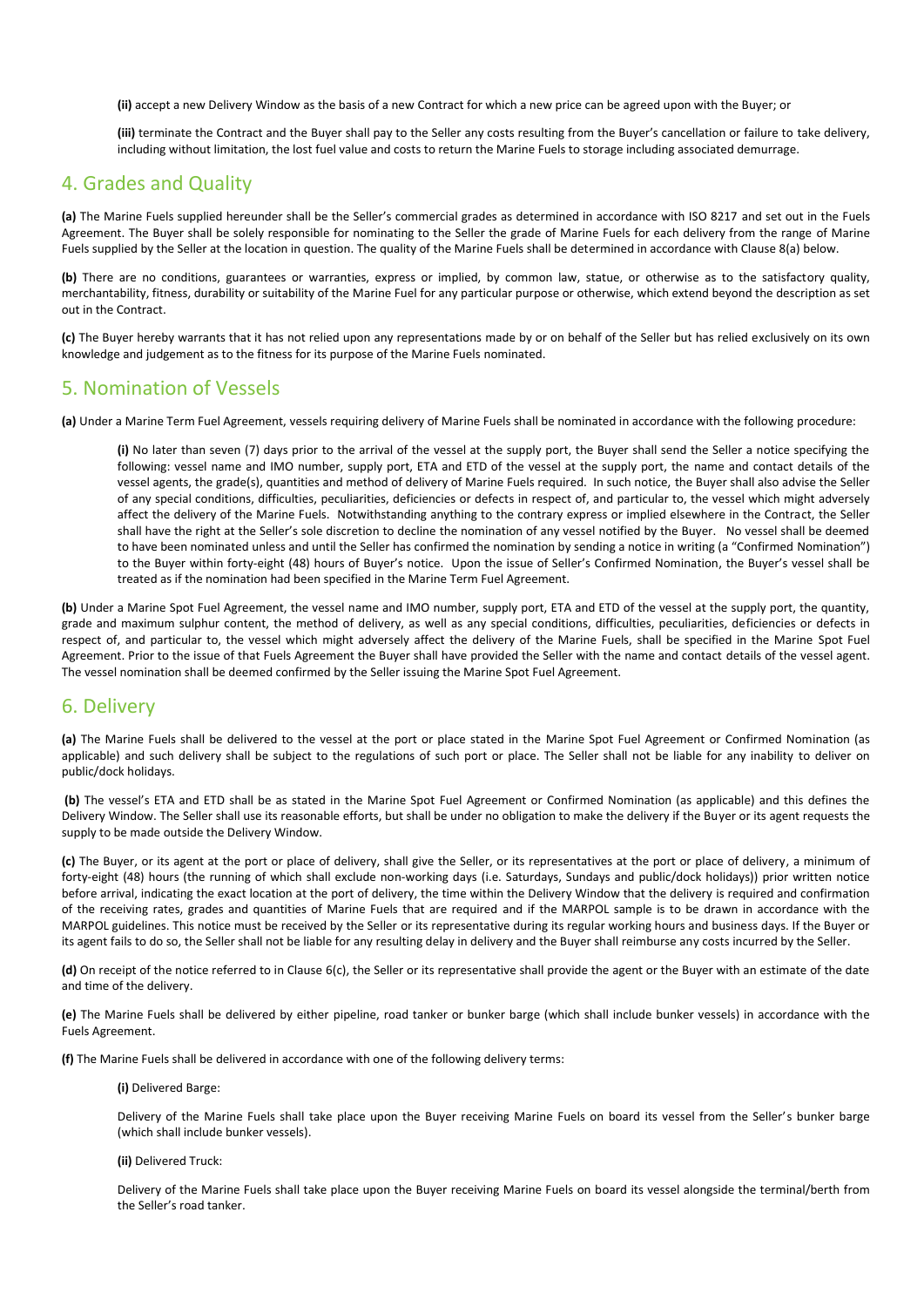**(iii)** Pipeline:

Delivery of the Marine Fuels shall take place upon the Buyer receiving the Marine Fuels on board its vessel alongside the terminal/berth from the Seller's pipeline facility.

**(g)** The Seller shall have all permits required to comply with all relevant regulations relating to delivery of Marine Fuels at the port or place of delivery.

**(h)** The Buyer warrants that the vessel can safely receive Marine Fuels and shall ensure that the vessel has all certificates required to comply with all relevant regulations relating to delivery of the Marine Fuels at the port or place of delivery. The Buyer (or its representative) shall, by completion of the Seller's bunker requisition form prior to delivery of the Marine Fuels:

**(i)** confirm the quantity and grade of Marine Fuels to be supplied and, if more than one grade of fuel is to be supplied, the order in which the grades are to be supplied; and

**(ii)** inform the maximum allowable pumping rate and pressure that the vessel requires and agree on communication and emergency shutdown procedures; and

**(iii)** advise of any special conditions, difficulties, peculiarities, deficiencies or defects in respect of, and particular to, the vessel and which might adversely affect the delivery of the Marine Fuels; and

**(iv)** provide either, a free side of the vessel for barge deliveries or a prompt and safe passage between public roadway and the actual place of delivery for road vehicles.

**(i)** The Buyer and vessel shall render all necessary assistance which may reasonably be required to moor or unmoor the delivery vessel. The Buyer and vessel shall be responsible for all connections and disconnections between the delivery hose(s) and the vessel's manifold and shall require the hose(s) to be properly secured and connected to the vessel's manifold prior to the commencement of delivery of Marine Fuels. If in the Seller's opinion the vessel cannot safely receive Marine Fuels, then the Seller has the option to either suspend delivery until, in the Seller's opinion, the vessel can safely do so or terminate the delivery or the Contract.

**(j)** The vessel shall provide sufficient segregated tankage to receive the quantity of Marine Fuels stated in the Marine Spot Fuel Agreement or Confirmed Nomination (as applicable), plus five (5) percent or five (5) Metric Tonnes, whichever is greater. The Buyer shall pay any cost or expenses incurred by the Seller as a result of the Buyer failing to take the specified quantity.

**(k)** The Seller shall not be responsible for on-board safety or storage failures that may affect the delivery as requested and shall have the right to recover from the Buyer any resulting cost incurred. In the event of delay in the use of delivery or barging facilities due to the Buyer or to the vessel for any reason whatsoever, the Buyer shall reimburse the Seller for any expenses, including demurrage, incurred due to such delay. The Seller shall not be liable for delays due to congestion in ports, at terminal installations or bunkering pier or delays caused by prior commitments of bunker barges.

**(l)** The Seller reserves the right to have the delivery made by a third party supplier if for any reason delivery cannot be made from its own supply; however, the Seller shall remain responsible for the performance of the Contract.

**(m)** If a spill occurs during supply, the Buyer shall promptly take all action reasonably necessary to remove the spillage and mitigate its effect. If the Buyer fails to promptly take such action, the Seller may, at its option, take such measures it considers to be necessary or desirable in connection with the removal of the spillage and the mitigation of its effects by employing its own resources or contracting with others. Without prejudice to the first sentence of this Clause 6(m), the Seller shall indemnify the Buyer against all liability, costs and expenses (including but not limited to those incurred by the Buyer in accordance with this Clause 6(m)) arising from any spillage to the extent that such spillage has been caused or contributed to by the negligence of the Seller or failure of or defect in the Seller's equipment. The Buyer shall indemnify the Seller against all liability, costs and expenses (including but not limited to those incurred by the Seller in accordance with the provisions of this Clause 6(m)) arising from any spillage except to the extent that such spillage has been caused or contributed to by the negligence of the Seller or failure of or defect in the Seller's equipment. The Buyer shall promptly provide the Seller with any requested documents and information regarding a spill including the vessel's spill contingency plan or any other applicable programme for the prevention or mitigation of pollution as required by any applicable laws or regulations.

# 7. Quantities

**(a)** The quantities of Marine Fuels ordered by the Buyer for delivery shall be those quantities stated in the Fuels Agreement, subject to confirmation of supply by the Seller. Any attempt to unilaterally change or modify the quantity of Marine Fuels to be delivered under the Marine Spot Fuels Agreement or Confirmed Nomination (as applicable) by a representative of the vessel prior to or during delivery shall be prohibited.

**(b)** The quantity of Marine Fuels delivered shall be the quantity specified in the Marine Spot Fuel Agreement or in the Confirmed Nomination (as applicable) with a tolerance at Seller's option of +/- 5 Metric Tonnes if the quantity specified is less than 100 Metric Tonnes, +/- 5 % of the quantity specified if in the range 100 to 700 Metric Tonnes and +/- 35 Metric Tonnes if the quantity specified is in excess of 700 Metric Tonnes.

**(c)** The Seller or its representative shall measure the quantity of the Marine Fuels delivered and the Buyer (or its representative) at its own expense may witness such measurement. The Buyer will be charged for Marine Fuels on the basis of these measurements and determination of quantity shall be made solely by the Seller. All such measurements made by the Seller shall be final and binding save for manifest error or fraud. The Seller shall record the quantity of fuel delivered on the Bunker Delivery Note.

# 8. Sampling

**(a)** Sampling by the Seller shall be accomplished throughout the Marine Fuels delivery process. The Seller or its representative shall take a minimum of four (4) representative samples of each grade of Marine Fuels delivered. The Buyer shall have the right (and is encouraged) to have its representative witness the drawing of the samples. The aforementioned samples shall be securely sealed and labelled by the Seller and at least two (2) of these representative samples shall be given to the Buyer, one (1) of which is for MARPOL compliance purposes. Two (2) samples shall be retained by the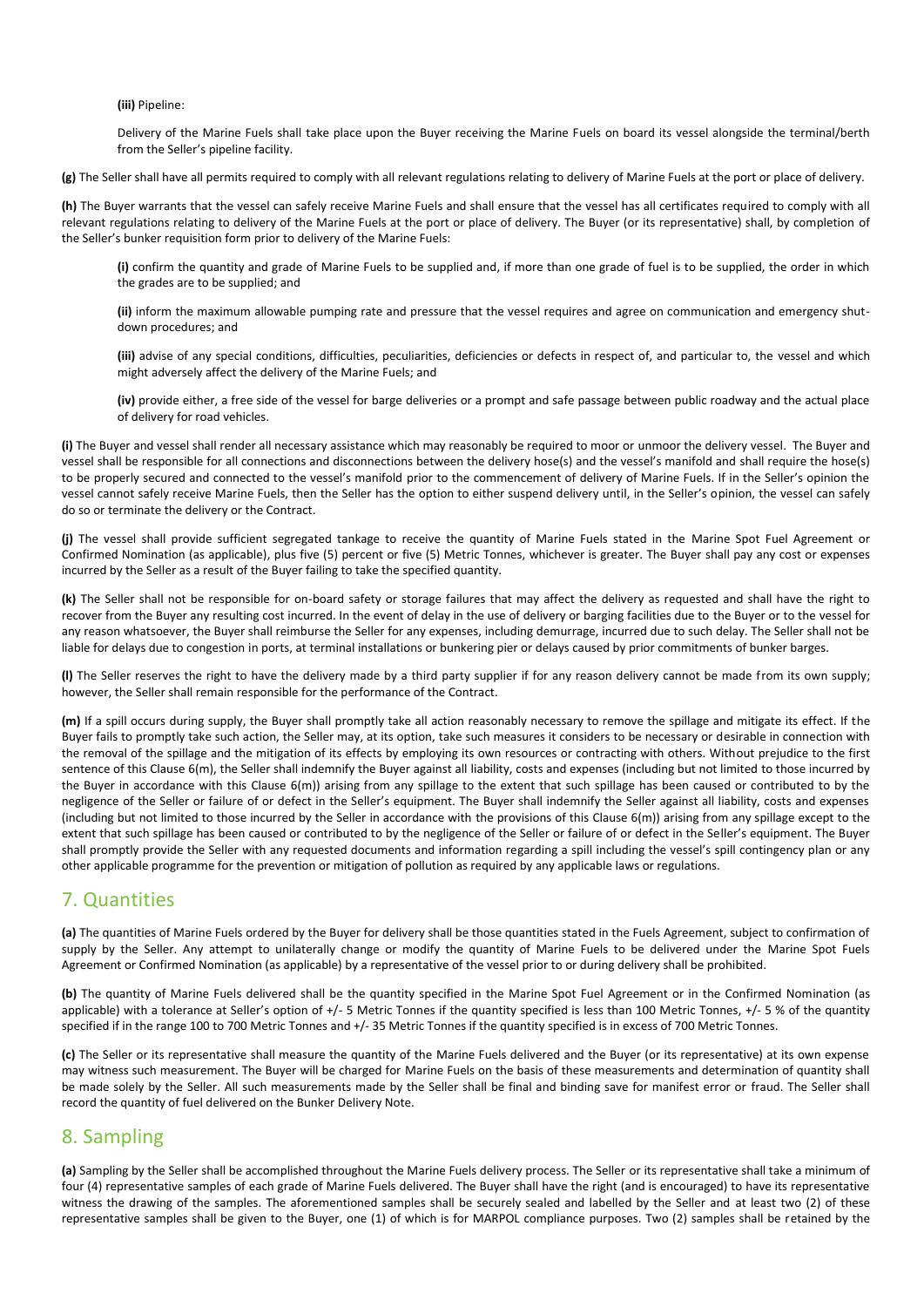Seller or its representative for at least twenty-one (21) days following the date of delivery in a safe place for subsequent verification of the quality thereof, if required.

If the Buyer issues a claim regarding the quality of the Marine Fuels in accordance with Clause 9(c) below, and provided the claim is legitimate in accordance with ISO 8217, one (1) of the two (2) Seller's retained samples shall be submitted by the Seller for relevant analysis to a mutually agreed local independent laboratory. The independent laboratory's analysis shall, absent manifest error or fraud, be conclusive and final and binding on both Buyer and Seller as to the quality of the Marine Fuels delivered. The analysis shall be established by tests in accordance with ISO 8217 and/or any other tests agreed to between the Buyer and the Seller in writing. Any cost associated with the Buyer appointing a representative to witness the sample seal-breaking and/or analysis at the independent laboratory shall be the sole responsibility of the Buyer.

**(b)** When the Buyer (or its representative) or the Master of the vessel requests that sampling is carried out in accordance with the MARPOL guidelines and the Seller confirms it is safe to do so, the Seller reserves the right to appoint an independent surveyor to take such sample. The costs incurred by the Seller for this service and any consequential costs will be charged to the Buyer. In making such arrangements, no liability for delaying the vessel will be accepted by the Seller.

**(c)** Samples other than those drawn by the Seller or its representative shall not be admissible for the purposes of determining quality, notwithstanding that these samples may have been signed by an agent or representative of the Seller, unless this has been expressly agreed in the Fuels Agreement.

# 9. Claims and Liability

**(a)** Any dispute as to the quantity of the Marine Fuels based on the density of the Marine Fuels delivered shall be submitted by the Buyer to the Seller in writing within twenty-one (21) days of the date of delivery, failing which, such claim shall be deemed waived and forever barred.

**(b)** Any dispute as to short delivery which does not fall under Clause 9(a) shall be presented by the Buyer to the Seller at the time of delivery and the Buyer's representative shall have witnessed such measurement in accordance with Clause 7(c), failing which any such claim shall be deemed to be waived and forever barred. Any dispute as to the quantity of the Marine Fuels delivered under this Clause 9(b) shall be recorded at the time of delivery in a Note of Protest.

**(c)** Any claim as to the quality of the Marine Fuels delivered must be submitted by the Buyer to the Seller in writing within twenty-one (21) days of the date of delivery, failing which, such claim shall be deemed waived and forever barred. The Buyer shall promptly furnish the Seller with the results of testing of the retained sample provided to the vessel by the Seller and shall provide full supporting evidence of its claim within ninety (90) days of delivery to enable the Seller to properly evaluate the claim failing which such claim shall be deemed waived and forever barred.

**(d)** Despite the provisions of Clause 4, the Buyer shall take all reasonable measures, including retention and/or burning of Marine Fuels in accordance with the Seller's instructions, to eliminate or minimize any costs associated with an off-specification or suspected off-specification supply.

**(e)** The liability of the Seller for any loss, damage, claim or other expenditure arising out of or in connection with the failure by the Seller to perform its obligations under this Contract shall not exceed and shall be limited to:

**(i)** the removal at a reasonable location to be agreed between the Seller and Buyer of any Marine Fuels delivered which is not in accordance with the Contract and is unsuitable for use onboard the vessel, and either (aa) the replacement by the Seller of such Marine Fuels, or (bb) reimbursement of the cost of such Marine Fuels; and

**(ii)** the reasonable repair costs of any components that are physically damaged as a direct result of using any Marine Fuels supplied by the Seller which is not in accordance with the Contract; and

**(iii)** those losses, damages, claims or expenses arising from the death or personal injury to any person caused by the Seller's sole negligence.

The Seller shall have no obligation to make any payment to the Buyer under Clause 9(e) (i) and (ii) unless and until the Seller has received full payment from the Buyer of all sums due in accordance with Clause 13.

**(f)** The Seller shall not be liable for any of the following:

**(i)** indirect, special, punitive, exemplary, incidental or consequential losses, damages or expenses; or

**(ii)** loss of actual, projected and/or prospective profits, anticipated cost savings, contracts or financial or economic loss; or

**(iii)** any demurrage or deviation costs.

**(g)** The Seller shall not be responsible for any claim arising from commingling of Marine Fuels delivered by the Seller with other fuel(s) onboard the vessel.

**(h)** If the Buyer removes Marine Fuels without the consent of the Seller, all removal and related costs shall be for the Buyer's account. Nothing in the Contract shall in any way limit the Buyer's obligations to mitigate any of its losses in accordance with Clause 9(d).

**(i)** The Buyer shall indemnify and hold the Seller, Seller's Affiliates and the directors, employees and agents of the Seller and Seller's Affiliates harmless against all claims, liabilities, loss, damage, costs, fines, penalties and expenses whatsoever and by whomsoever brought arising in connection with any delivery of Marine Fuels except to the extent that such claims, liabilities, loss, damage, costs, fines, penalties and expenses are caused by the negligence of the Seller or Seller's Affiliates, or breach by the Seller of its obligations under the Contract.

**(j)** The provisions of this Clause 9 shall continue to apply notwithstanding the termination or expiry of the Contract for any reason whatsoever.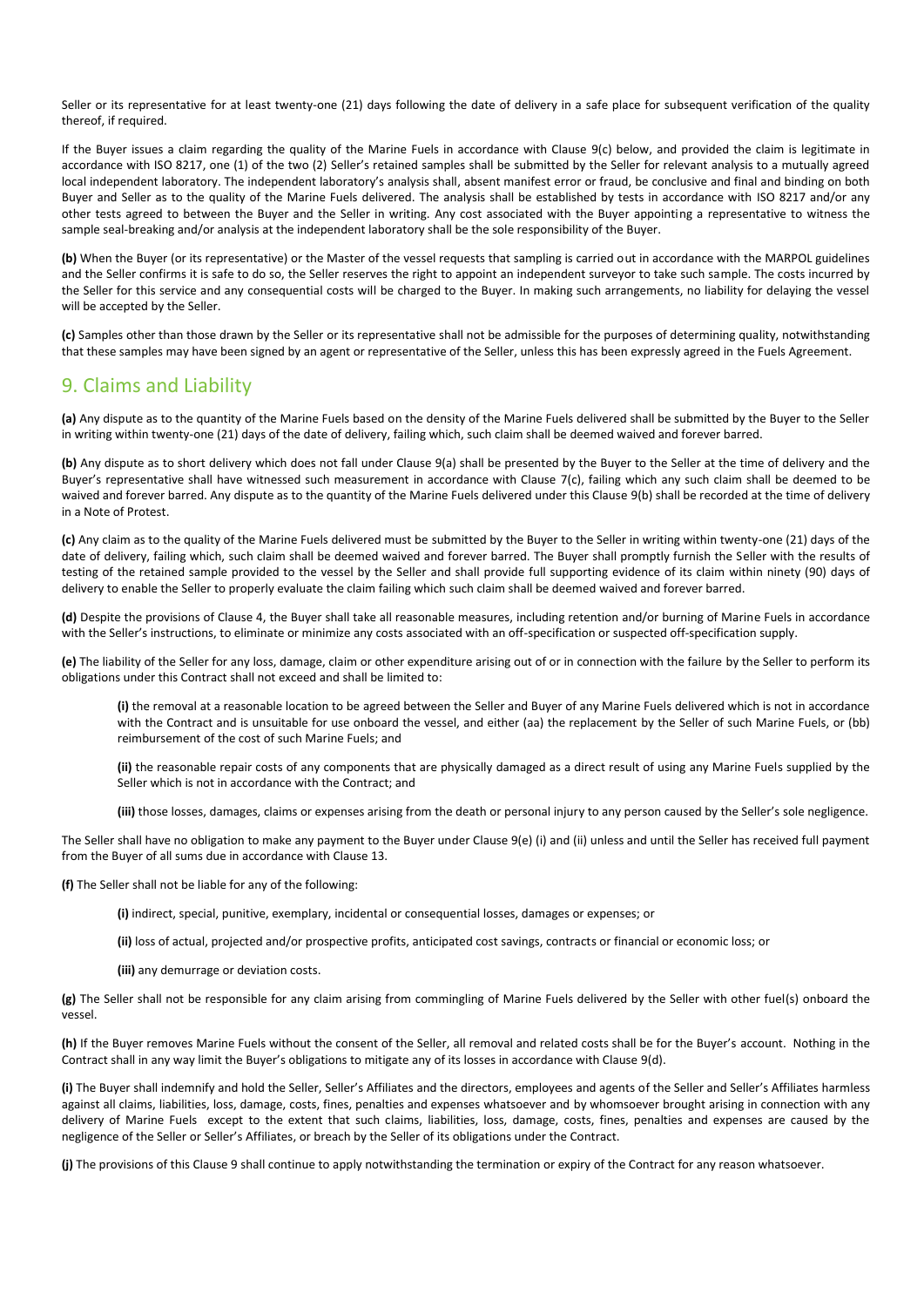# 10. Title, Risk of Loss and Property

**(a)** Subject to Clause 10(b), title, risk of loss and property in the Marine Fuels delivered shall pass to the Buyer as the Marine Fuels pass through the flange of the vessel's manifold.

**(b)** If the Seller agrees to deliver Marine Fuels to the Buyer's nominated barge, storage tank or coastal lighter, title, risk of loss and property shall pass to the Buyer as the Marine Fuels pass through the flange of the permanent hose connection of the Seller's delivery facility.

# 11. Health, Safety and the Environment

**(a)** The Seller shall provide the receiving vessel with Safety Data Sheets ("SDS") appropriate to the grade of Marine Fuels delivered. The Buyer shall provide its employees, users and customers with health, safety and environmental information, such information together with the SDS shall hereinafter be referred to as the "HSE Data". The Buyer shall ensure that its employees comply fully with all requirements, obligations and recommendations relating to the handling and use of the Marine Fuels delivered hereunder and shall impose upon all of its customers to whom the Marine Fuels are to be supplied the same obligation to comply fully with the requirements, obligations and recommendations of HSE Data.

**(b)** Except for death or personal injury caused by the Seller's negligence, the Seller shall not be responsible in any respect whatsoever for any loss, damage or injury resulting from any hazards inherent in the nature of any Marine Fuels.

**(c)** The Buyer and the Seller shall each, at all times, comply with any obligations, requirements or recommendations contained in any applicable law, statute, directive or regulation of any territory, state or jurisdiction in or through which the Marine Fuels may be delivered, sold, transported or used and all Government, state or local regulations at the port such as, but not limited to, those related to fire, transportation, handling and storage or spillage or loss of Marine Fuels. Compliance by the Buyer with the recommendations in HSE Data shall not excuse the Buyer from its obligations under this Clause 11(c).

**(d)** The Buyer shall indemnify and keep indemnified the Seller against any liability, claim or proceedings whatsoever arising out of or in connection with any failure by the Buyer to comply with its obligations under this Clause 11.

# 12. Force Majeure

**(a)** In addition to any other relief provided by law, no failure or omission by either Party to comply with any of its obligations under the Contract (save for any obligation to make payment) shall give rise to any claim against that Party, or be deemed to be a breach of contract, insofar as the failure or omission is caused by force majeure, which is defined as any cause not reasonably within the control of that Party, whether or not foreseen, including (without limitation and to the extent that they are not reasonably within the control of the relying Party) such causes as labour disputes, strikes, governmental intervention, compliance with any law, regulation or ordinance or with any order, demand or request of an international, national, port, transportation, local or other authority or agency or of any body or person purporting to be or to act for such authority or agency or any other corporation directly or indirectly controlled by any of them, acts of administrative authorities, decisions of the courts, riot, wars, military operations, terrorism actions, civil commotion, hijacking, fire, explosion, flood, storm, natural disasters or any act of God. Any curtailment, failure or cessation of supplies of Marine Fuels from any of the Seller's sources of supply (whether in fact sources of supply for the purpose of any Contract or not), provided that such curtailment, failure or cessation is related to a circumstance which is outside the control of the Seller, shall be considered as an event of force majeure for the purpose of the Contract.

**(b)** If by reason of any event of force majeure, either the availability from any of the Seller's sources of supply of Marine Fuels or the normal means of transport of such Marine Fuels is delayed, hindered, interfered with, curtailed or prevented, then the Seller shall be at liberty to withhold, reduce or suspend deliveries under any contract to such extent as the Seller may in its absolute discretion think fit and the Seller shall not be bound to acquire by purchase or otherwise additional quantities from other suppliers. Any additional quantities which the Seller does acquire from other suppliers or from alternative sources may be used by the Seller at its complete discretion and need not to be taken into account by the Seller for the purpose of determining the extent to which it is to withhold, reduce or suspend deliveries under any contract. The Buyer shall be free to purchase from other suppliers any deficiencies of deliveries of Marine Fuels caused by the operation of this Clause 12 but the Seller shall not be responsible for any additional cost thereby incurred by the Buyer.

**(c)** The Seller reserves the right to increase the price charged for any Marine Fuels if there is any increase in the costs incurred or to be incurred by the Seller in making the relevant supply due to factors which constitute a force majeure event pursuant to Clause 12(a).

**(d)** Where the event of force majeure continues for a continuous period of more than one (1) month, and unless agreed otherwise between the Buyer and the Seller, each of them may then terminate the Contract, by written notice to the other. Such termination shall not give rise to any liability, compensation or indemnity of any kind. In the case of a Marine Term Fuel Agreement, such termination shall apply only in respect of deliveries at ports affected by the force majeure event.

# 13. Payment

**(a)** Payment for the delivery and all other charges shall be made in full (without any abatement, deduction, set-off or counter claim whatsoever) in cleared funds in US dollars (or such other currency as may be stated in the Fuels Agreement). Unless otherwise established in the Fuels Agreement, payment shall be due with effect from the date of delivery and shall be made by means of telegraphic transfer, automated credit transfer or electronic transfer of same day funds quoting the Seller's invoice number and the Buyer's name to the account specified by the Seller in its invoice to the Buyer, value dated no later than thirty (30) calendar days (or such other period as is agreed in the Fuels Agreement) from completion of delivery of the Marine Fuels in question. If, however, the Seller's bank is closed for business on the last day of the applicable credit period, the Buyer shall make its payment by the last day within such credit period when the Seller's bank is open for business. All bank charges in respect of such payments shall be for the remitter's account. Should any claim or dispute arise between the Buyer and Seller in relation to any item on an invoice under this Contract, the Buyer shall make payment in full as set out above. The claim or dispute will be resolved separately and if appropriate, the Seller will issue a debit or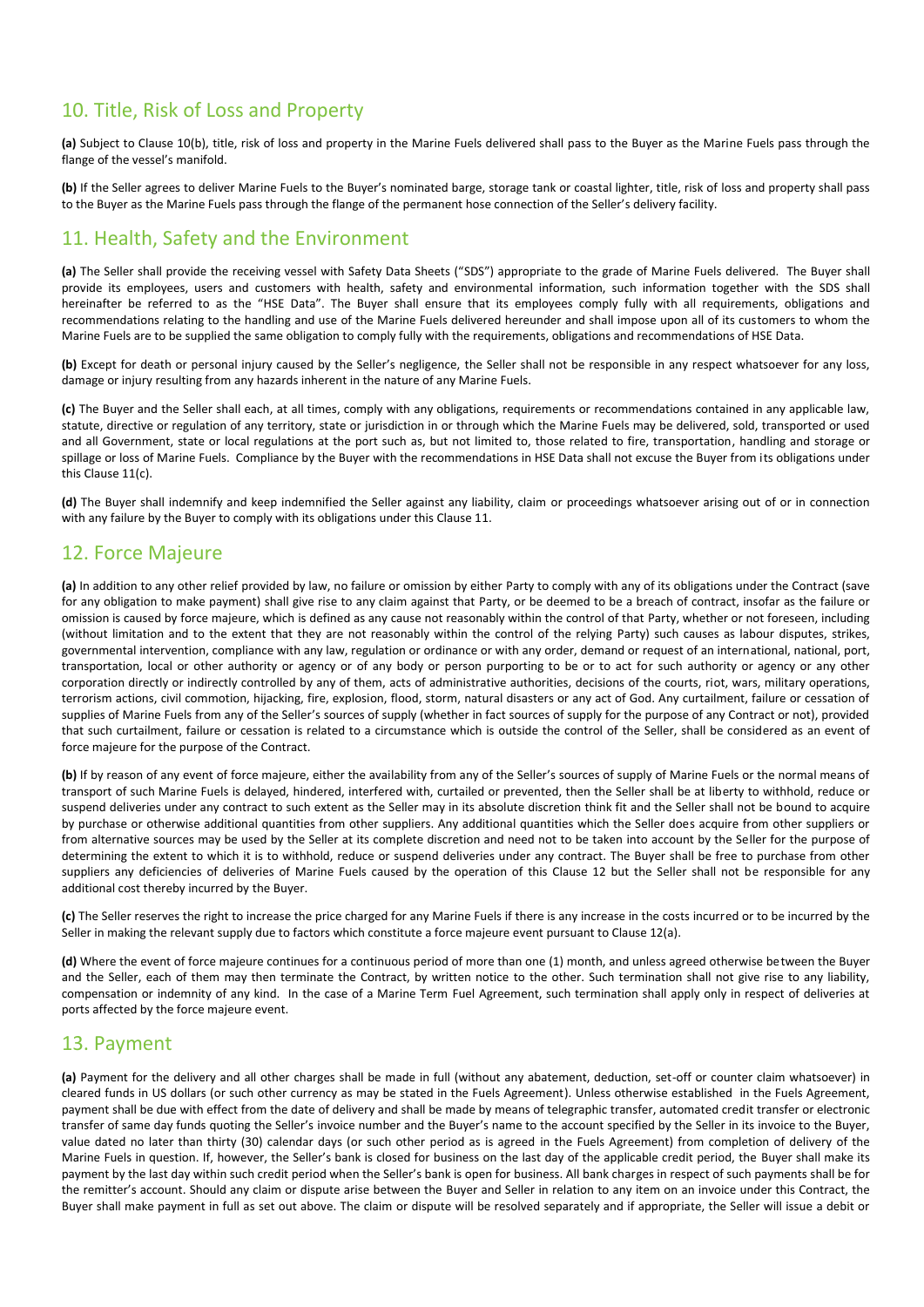credit note to the Buyer when the dispute is resolved.

**(b)** The Buyer shall notify (or shall instruct its bank to notify) the Seller as soon as payment has been made, quoting the date on which payment was made, the amount, the name of the bank effecting payment and details of each invoice to which the payment relates. Such notification shall be sent to the Seller's contact as stated in the Fuels Agreement.

**(c)** If the Buyer has not by the expiration of the applicable credit period, or any credit period in any other Contract between the Seller and the Buyer, paid any amount due to the Seller in respect of any delivery of Marine Fuels by the Seller to the Buyer, the Seller, in addition to and without prejudice to any other rights it may have, shall have the right:

**(i)** if delivery hereunder has been made, notwithstanding the credit period referred to above, to notify the Buyer that the amount due in respect of the delivery hereunder is immediately due and payable whereupon it shall so be paid;

**(ii)** to receive as a set-off, any amounts the Buyer may be owed by an Affiliate of the Seller up to the amount the Buyer owes the Seller;

**(iii)** if delivery hereunder has not been made, to notify the Buyer of the termination with immediate effect of the Contract for such delivery.

In each case, the Seller shall have the right to set off any amounts that it owes the Buyer, whether under this Contract or otherwise, against the amount that the Buyer owes the Seller and to require the Buyer to pay in advance or provide some other security for any future deliveries.

**(d)** The Seller's invoice(s) (which may be sent by facsimile transmission, e-mail, mail or courier) shall be based on the quantity delivered as determined in accordance with Clause 7(c) and shall contain other applicable charges associated with the delivery. Charges to be paid by the Buyer which have been incurred other than in US dollars shall be converted using a reasonable rate based on the date of delivery. If no rate is available on the date of delivery the last available rate will be used.

Delivery documents may be provided to the Buyer if requested but payment shall not be conditional upon the Buyer's receipt of such documents.

**(e)** Where the applicable pricing mechanism does not allow for the preparation of a final invoice prior to the payment due date, the Seller may issue and the Buyer shall make payment against a provisional invoice. The provisional invoice shall be based upon:

- **(i)** the pricing information available to the Seller at the time it issues such provisional invoice; and/or
- **(ii)** the mean of any minimum or maximum quantity specified in the Fuels Agreement.

Payment of any balance due by either party to the other shall be made immediately upon receipt of the Seller's final invoice which shall be prepared as soon as practicable after all the relevant pricing and/or quantity information becomes available to the Seller.

**(f)** If, in the sole opinion of the Seller, the Buyer's credit is deemed to be impaired or unsatisfactory; and/or the Seller's credit risk towards the Buyer will exceed the Seller's internal credit limit (which can be amended by the Seller at any time), the Seller may (without prejudice to its other rights) require the Buyer at the Seller's option to pay cash before delivery for any future deliveries and/or to provide security satisfactory to the Seller (which can cover both future deliveries and deliveries made but not yet paid for) and/or to effect immediate payment of any outstanding amount due to the Seller in respect of any other delivery of Marine Fuels by the Seller to the Buyer. In the event of failure by the Buyer to comply with the Seller's requirement the Seller shall have no obligation to make any future delivery and may terminate the Contract on giving notice to that effect to the Buyer.

**(g)** Without limitation to the foregoing or to the Seller's other rights under the Contract or otherwise the Seller shall have the right to require, in respect of any payment not made by the due date, the payment by the Buyer to the Seller of interest thereon at three (3) percentage points above the London Interbank Offered Rate ("LIBOR") for one (1) month US dollar as administered by the ICE Benchmark Administration ("IBA")(or any successor thereto), and pro rata for part thereof, such interest to run from the due date until the date payment is received in cleared funds by the Seller's bank.

**(h)** Deliveries of Marine Fuel under the Contract are made not only to the credit of the Buyer but also on the faith and credit of the vessel which uses the Marine Fuel and it is agreed that the Seller will have and may assert a lien for the price of the Marine Fuel delivered.

# 14. Arbitration and Governing Law

**(a)** The Contract shall be governed by and construed in accordance with English law. The United Nations Convention on Contracts for the International Sale of Goods of Vienna, 11<sup>th</sup> April 1980 shall not apply to the Contract.

**(b)** Any dispute arising out of or in connection with this Contract, which cannot be resolved between the Parties, shall be referred to arbitration in London in accordance with the Arbitration Act 1996 or any statutory modification or re-enactment thereof save to the extent necessary to give effect to the provisions of this Clause. The arbitration shall be conducted in accordance with the London Maritime Arbitrators Association (LMAA) Terms current at the time when the arbitration proceedings are commenced and the proceedings shall take place in English.

**(c)** The reference shall be to three (3) arbitrators. A Party wishing to refer a dispute to arbitration shall appoint its arbitrator and send notice of such appointment in writing to the other Party requiring the other Party to appoint its own arbitrator within fourteen (14) calendar days of that notice and stating that it will appoint its arbitrator as sole arbitrator unless the other Party appoints its own arbitrator and gives notice that it has done so within the fourteen (14) days specified. If the other Party does not appoint its own arbitrator and give notice that it has done so within the fourteen (14) days specified, the Party referring the dispute to arbitration may, without the requirement of any further prior notice to the other Party, appoint its arbitrator as sole arbitrator and shall advise the other Party accordingly. The award of a sole arbitrator shall be binding upon both Parties as if he has been appointed by agreement.

**(d)** Nothing herein shall prevent the Parties agreeing in writing to vary these provisions to provide for the appointment of a sole arbitrator.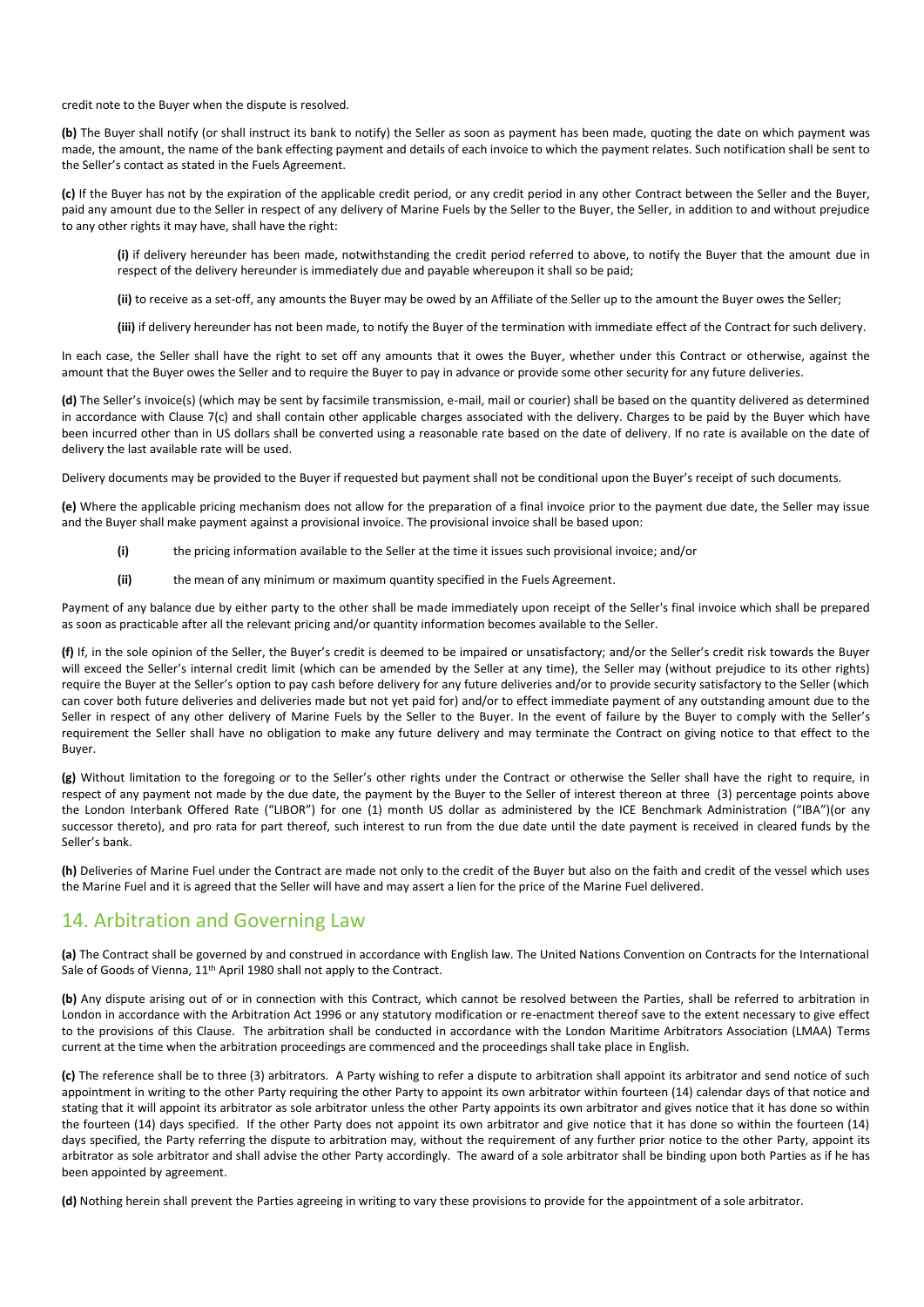**(e)** In cases where neither the claim nor any counterclaim exceeds the sum of US \$100,000 the arbitration shall be conducted in accordance with the LMAA Small Claims Procedure current at the time when the arbitration proceedings are commenced.

**(f)** All arbitration awards shall be final and binding on the Parties. By agreeing to arbitration under the LMAA Terms, the Parties undertake to carry out any award immediately and without delay; and the Parties also waive irrevocably their right to any form of appeal, review or recourse to any state court or other judicial authority, insofar as such waiver may be validly made.

# 15. Sanctions and Boycotts

**(a)** Notwithstanding anything to the contrary elsewhere in the Contract:

**(i)** Nothing in the Contract is intended, and nothing herein should be interpreted or construed, to induce or require either party hereto to act in any manner (including failing to take any actions in connection with a transaction) which is inconsistent with, penalised or prohibited under any laws, regulations, decrees, ordinance, order, demand, request, rules or requirements of the United States of America applicable to such party which relate to international boycotts of any type.

**(ii)** Neither party shall be obliged to perform any obligation otherwise required by the Contract (including without limitation an obligation to (aa) perform, deliver, accept, sell, purchase, pay or receive monies to, from, or through a person or entity, or (bb) engage in any other acts) if this would be in violation of, inconsistent with, or expose such party to punitive measure under, any laws, regulations, decrees, ordinances, orders, demands, requests, rules or requirements of the European Union, any EU member state, the United Nations or the United States of America applicable to the parties relating to trade sanctions, foreign trade controls, export controls, non-proliferation, antiterrorism and similar laws (the "Trade Restrictions").

**(b)** Where any performance by a party would be in violation of, inconsistent with, or expose such party to punitive measures under, the Trade Restrictions, such party (the "Affected Party") shall, as soon as reasonably practicable give written notice to the other party of its inability to perform. Once such notice has been given the Affected Party shall be entitled:

**(i)** immediately to suspend the affected obligation (whether payment or performance) until such time as the Affected Party may lawfully discharge such obligation; and/or

**(ii)** where the inability to discharge the obligation continues (or is reasonably expected to continue) until the end of the contractual time for discharge thereof, to a full release from the affected obligation, provided that where the relevant obligation relates to payment for goods which have already been delivered, the affected payment obligation shall remain suspended (without prejudice to the accrual of any interest on an outstanding payment amount) until such time as the Affected Party may lawfully resume payment; and/or

**(iii)** where the obligation affected is acceptance of the vessel, to require the nominating party to nominate an alternative vessel;

in each case without any liability whatsoever (including but not limited to any damages for breach of contract, penalties, costs, fees and expenses).

**(c)** Nothing in this Section shall be taken to limit or prevent the operation, where available under the governing law of the Contract, of any doctrine analogous to the English Common Law doctrine of frustration.

# 16. Anti-Corruption

**(a)** The Buyer and the Seller each agree and undertake to the other that in connection with the Contract, they will each respectively comply with all applicable Law(s), rules, regulations, decrees and/or official government orders of the United Kingdom and the United States of America or any other relevant jurisdiction relating to anti-bribery and anti-money laundering and that they shall each respectively take no action which would subject the other, to fines or penalties under such laws, regulations, rules or requirements.

**(b)** The Buyer and the Seller each represent, warrant and undertake to the other that they shall not, directly or indirectly pay, offer, give or promise to pay or authorise the payment of any monies or the transfer of any financial or other advantage or other things of value to:

**(i)** a government official or an officer or employee of a government or any department, agency or instrumentality of any government;

**(ii)** an officer or employee of a public international organization;

**(iii)** any person acting in an official capacity for or on behalf of any government or department, agency, or instrumentality of such government or of any public international organization;

**(iv)** any political party or official thereof, or any candidate for political office;

**(v)** any director, officer, employee or agent/representative of an actual or prospective counterparty, supplier or customer of Buyer or Seller; or

**(vi)** any other person, individual or entity at the suggestion, request or direction or for the benefit of any of the above-described persons and entities; or

**(vii)** engage in other acts or transactions;

in each case if this is in violation of or inconsistent with the anti-bribery or anti-money laundering legislation of any government, including without limitation the U.S. Foreign Corrupt Practices Act, the UK Bribery Act 2010, the U.K. Anti-Terrorism, Crime and Security Act 2001, the Money Laundering Regulation 2007 and the Proceeds of Crime Act 2002 and the applicable country legislation implementing the OECD Convention on Combating Bribery of Foreign Public Officials in International Business Transactions.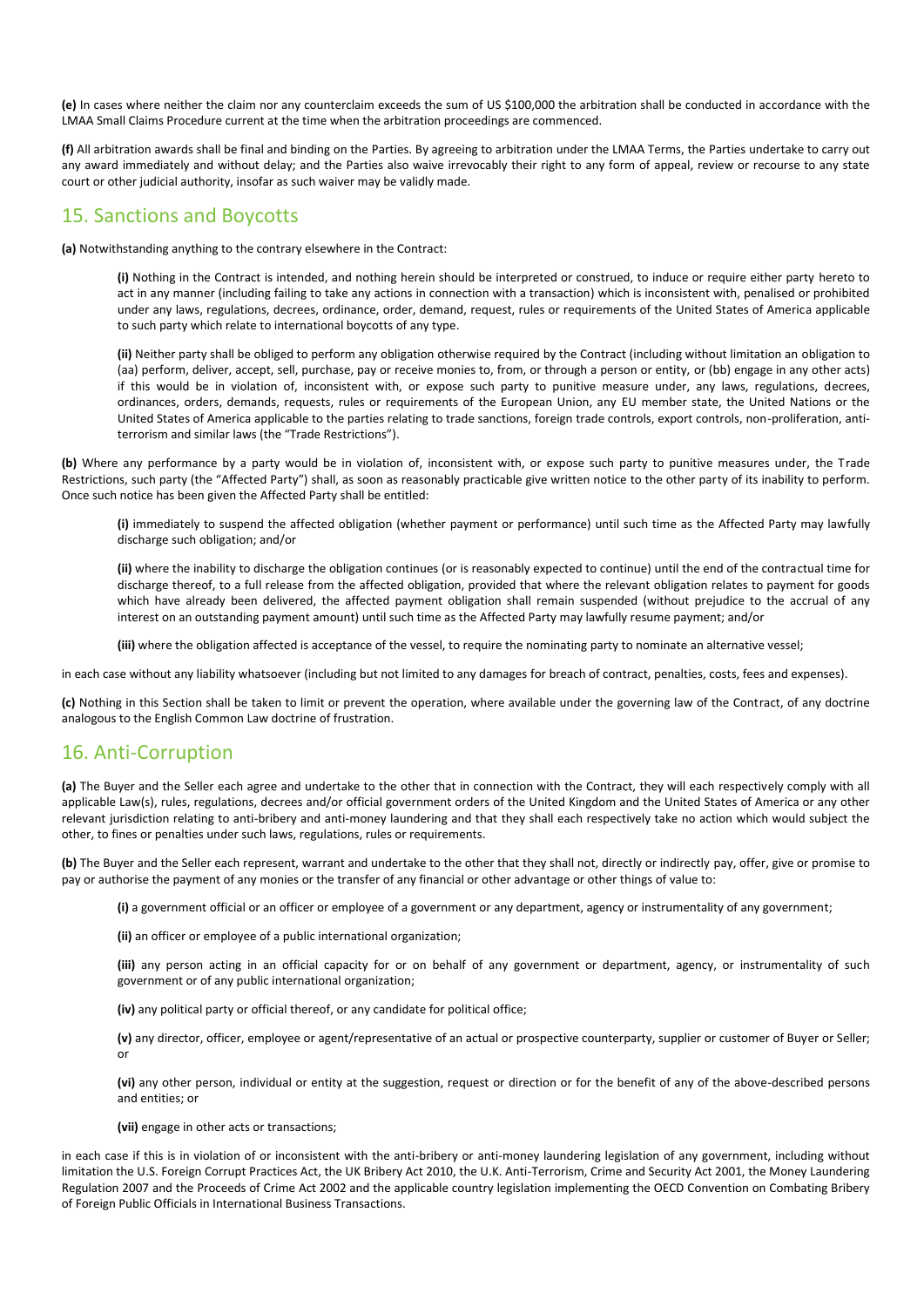**(c)** In particular, the Seller represents and warrants to the Buyer that it has not made any payments or given anything of value to officials, officers or employees of the government of the country in which the Marine Fuels originated or any agency, department or instrumentality of such government in connection with the Marine Fuels which is the subject of the Contract which would be inconsistent with or contravene any of the above-referenced legislation.

**(d)** The Buyer or the Seller may terminate the Contract forthwith upon written notice to the other at any time, if in their reasonable judgement the other is in breach of any of the above representations, warranties or undertakings.

# 17. Termination or Suspension in the event of Liquidation, etc.

**(a)** Notwithstanding anything to the contrary, express or implied herein, the Seller, without prejudice to its other rights, may at its sole discretion either terminate the Contract immediately or immediately suspend delivery under the Contract until further notice, on notifying the Buyer either orally (confirming such notification in writing) or by notice in writing, if one of the below Default Events occurs. The following events and circumstances shall constitute "Default Events" with respect to the Buyer:

**(i)** The Buyer or its immediate or ultimate parent or the party which has issued any credit support in favour of the Buyer:

**(1)** is dissolved (other than pursuant to a consolidation, amalgamation or merger);

**(2)** becomes insolvent or is unable to pay its debts or fails or admits in writing its inability generally to pay its debts as they become due;

**(3)** makes a general assignment, arrangement or composition with or for the benefit of its creditors;

**(4)** institutes or has instituted against it a proceeding seeking a judgment of insolvency or bankruptcy or any other relief under any bankruptcy or insolvency law or other similar law affecting creditors' rights, or a petition is presented for its winding-up or liquidation and is not withdrawn, dismissed, discharged, stayed or restrained within fifteen (15) days of the institution or presentation thereof;

**(5)** has a resolution passed for its winding up, official management or liquidation (other than pursuant to a consolidation, amalgamation or merger);

**(6)** seeks or becomes subject to the appointment of an administrator, provisional liquidator, conservator, receiver, trustee, custodian or other similar official for it or for all or substantially all its assets;

**(7)** has a secured party take possession of all or substantially all its assets or has a distress, execution, attachment, sequestration or other legal process levied, enforced or sued on or against all or substantially all its assets and such secured party maintains possession, or any such process is not dismissed, discharged, stayed or restrained, in each case within fifteen (15) days thereafter;

**(8)** causes or is subject to any event with respect to it, which, under the applicable law(s) of any jurisdiction, has an analogous effect to any of the events specified in sections (1) to (7) above; or

**(9)** takes any action in furtherance of, or indicating its consent to, approval of, or acquiescence in, any of the foregoing acts;

**(ii)** The Buyer commits a repudiatory or renunciatory breach of the Contract;

**(iii**) The Buyer fails to deliver to the Seller any credit support complying with the requirements of the Contract within the time set out in Contract;

**(iv)** The Buyer fails to take delivery in accordance with the quantity or delivery provisions of the Agreement; or

**(v)** A change of Control of the Buyer occurs, save where it is a transfer of Control to an entity which is itself subject to the direct or indirect Control of an entity that currently has direct or indirect Control of the Buyer.

"Control" for the purposes of this Section means the ability to direct the activity of a corporation or an entity, excluding an ability deriving merely from holding an office of director or another office in the corporate or entity, and a person shall be presumed to control a corporation or entity if that person holds half or more of a certain type of means of control of that corporation or entity.

**(b)** In the case of multiple deliveries under the Contract, notwithstanding anything else to the contrary express or implied elsewhere herein, (but always without prejudice to Seller's other rights at law and under the Contract including, without limitation, Seller's rights under clauses 13(c), (f), (g) and (h) the Seller may at its sole discretion either terminate the Contract immediately or immediately suspend delivery under the Contract until further notice, on notifying the Buyer either orally (confirming such notification in writing) or by notice in writing, if the Buyer fails to make any payment due to the Seller under the Contract in full and punctually by the due date.

#### 18. Notices

**(a)** Any notice or other communication (including, without limitation, invoices) by either Party to the other shall, unless otherwise provided in the Contract, be sufficiently made if sent by post (by airmail where airmail is possible), postage paid, by facsimile transmission or by courier to the address of the other Party.

**(b)** Any notice or communication given in accordance with Clause 18(a) shall, unless otherwise provided herein, be deemed to have been given on the day on which such communications ought to have been delivered in due course of postal communication and in the case of communication by facsimile transmission or by courier on the day of transmission or delivery. Any notice delivered after 16:00 hours on any business day in the place of delivery shall be deemed to be given on the next business day.